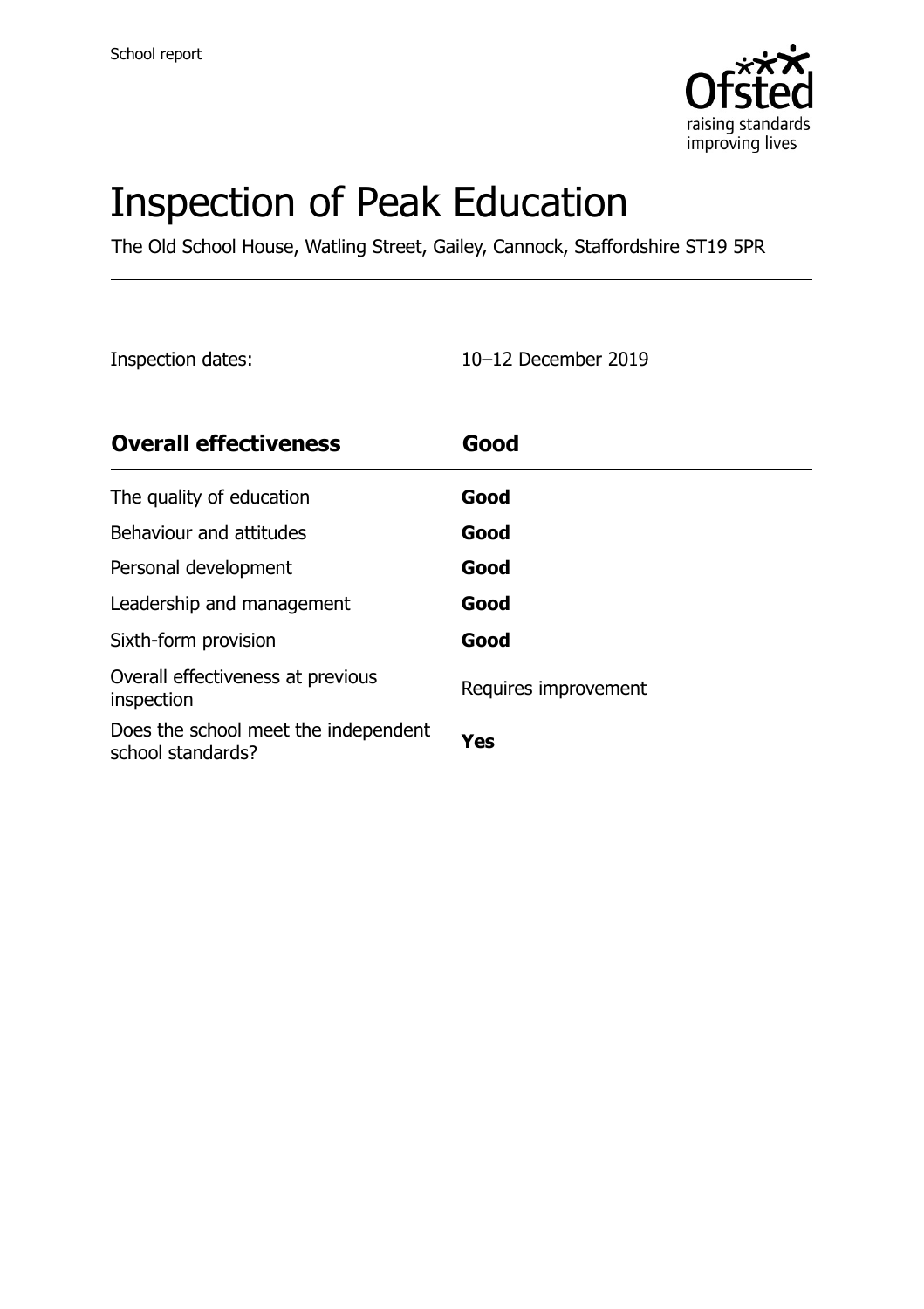

#### **What is it like to attend this school?**

Peak Education staff's work to re-engage pupils back into education is very successful. They understand pupils' social and emotional needs very well. This enables staff to give pupils the right support at the right time to develop their confidence and self-esteem. Because of this, pupils become motivated to learn. Staff have high expectations of what pupils can achieve academically. They skilfully encourage pupils to try hard, overcome challenges and never give up. This high-quality pastoral support and effective teaching help pupils to make strong progress in a range of subjects.

Pupils are given excellent guidance and support to help them manage their own behaviour. The school's ethos is: 'respect yourself, respect all others, respect the environment'. This helps pupils to learn about what is acceptable behaviour and what is not. If problems happen, staff help pupils to think about how the problem could have been dealt with differently. This is enabling pupils to build more constructive social relationships.

Pupils say: 'I feel safe in school because staff care for me.' Staff form trusting and positive relationships with pupils. Pupils are confident to report bullying if it happens. Staff do not tolerate bullying and deal with it quickly.

#### **What does the school do well and what does it need to do better?**

Over the last year, leaders have taken effective action to improve all aspects of the school. There have been significant improvements in the quality of education. Leaders have completely revised the curriculum. It is now more challenging, and pupils are making stronger progress. Leaders carefully designed the curriculum around pupils' needs. The planning sets out learning in a logical order to enable pupils to build on their knowledge and skills over time. All staff have a detailed understanding of the gaps in pupils' learning. These gaps are due to prolonged periods out of education prior to joining this school. Staff make sure that pupils have the necessary knowledge and skills in place before moving them on. For example, in English, teachers make sure that pupils improve their basic grammar and punctuation skills. They then make sure that pupils apply these accurately in their creative writing. The revised curriculum planning has already resulted in considerable improvements in pupils' progress. But leaders know that further work needs to be done. This will ensure that curriculum planning enables pupils to make strong progress in all subjects, including music and art.

Leaders have improved staff's teaching skills very well. Teachers use their planning creatively to capture pupils' interests. For example, in mathematics, pupils learned about money through a topic on motorbikes. Fractions and measuring were taught through making and cooking pizzas. This approach helps to motivate pupils and maintains their focus on learning. Staff take care to ensure that pupils understand the purpose of learning and how it will help them in their day-to-day lives. All staff appreciate the support and training leaders give them. They also value the care leaders show towards their personal well-being. The whole staff team works closely together to share ideas and resources to further improve their skills. There is a strong commitment from everyone to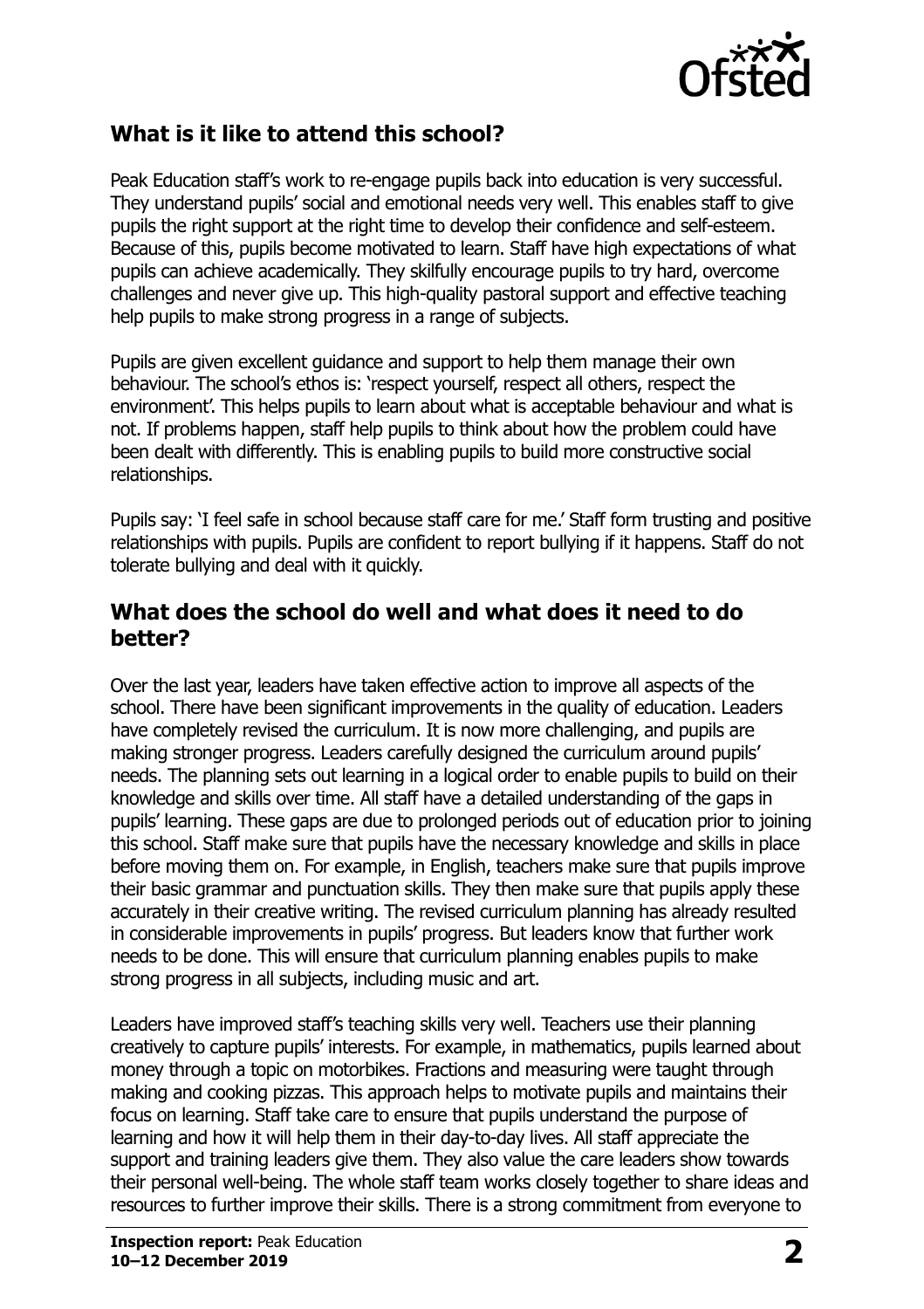

help pupils achieve as well as possible academically. Leaders know where the strengths in teaching are. They are continuing to provide regular training to ensure that all teaching is highly effective.

Pupils' spiritual, moral, social and cultural development underpins the school's ethos and curriculum. The wide range of outdoor activities, such as archery, abseiling and kayaking, support pupils to become more confident and resilient in overcoming challenges. This, in turn, helps to prepare them successfully to re-engage with academic studies. Through activities such as mental health awareness day, holding Macmillan coffee mornings, studying Diwali and their experiences in the 'day of languages', pupils develop an understanding of the wider world. Pupils also develop respect for others. They have many opportunities to learn how to keep themselves safe through their personal, social, health and economic (PSHE) education lessons. For example, pupils learn about how to resist becoming involved in knife crime and how to recognise when relationships with others are unsafe.

Pupils have weekly careers education and guidance sessions to help them consider a range of different options for their futures. All staff are committed to raising pupils' aspirations and helping them to understand how they can contribute positively to society. Staff help pupils to understand the qualifications that they will need to follow a chosen career. They then ensure that pupils can access the relevant courses to achieve the qualifications. This work is helping pupils to plan more positively for their futures.

All staff provide pupils with exceptional pastoral support. Pupils trust and respect staff. They form positive relationships with their inclusive education practitioners. These practitioners help pupils to settle calmly when in school. The excellent support and care pupils receive has helped to improve their attendance successfully. Following prolonged periods out of education, pupils now positively engage in learning more regularly. When attendance issues arise, staff take every possible action to support pupils back into school. But due to pupils' changing needs, leaders know that they will need to continue to explore every possible way of supporting pupils to attend school every day.

Due to the very small numbers of sixth-form students, reporting on the provision is limited due to confidentiality. Sixth-form provision is designed specifically to meet the needs of individual students. It helps students to achieve well. Students achieve appropriate qualifications to help prepare them for the next stage of the education, employment or training.

Leaders ensure that the school meets the requirements of schedule 10 of the Equality Act 2010. The proprietor and leaders show a strong understanding of the requirements of the independent school standards. They have ensured that the independent school standards are now met consistently. For example, their actions to improve the quality of teaching have been extremely successful. Due to pupils' complex needs, leaders have focused on ensuring that the welfare, health and safety of pupils is always a high priority.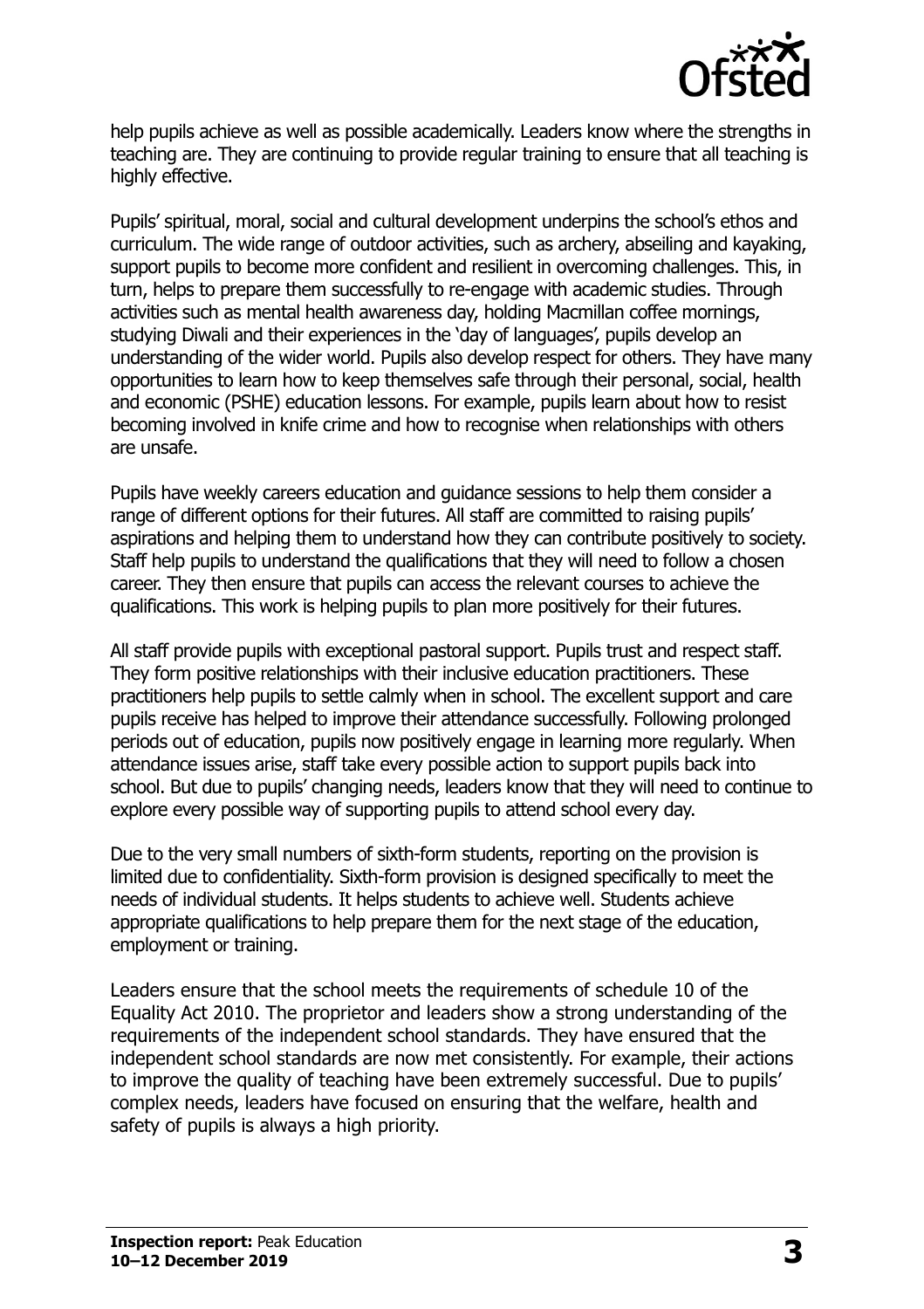

## **Safeguarding**

The arrangements for safeguarding are effective.

Safeguarding procedures are extremely robust. Staff have a detailed understanding of pupils' complex needs. Staff are highly alert to any indication that pupils may be at risk of harm.

Staff are very clear about what to do if they are worried about a pupil. They act quickly to report concerns. Leaders follow these up swiftly. They work closely with outside agencies, such as health teams, to ensure that pupils receive the support they need to keep them safe. The school's premises are well maintained, safe and secure.

The safeguarding policy meets current government guidance and is on the school's website.

### **What does the school need to do to improve?**

### **(Information for the school and proprietor)**

- $\blacksquare$  In some subjects, such as art and music, curriculum planning is still developing. This means that pupils do not make as much progress as they could. Leaders should continue to review and refine curriculum planning to ensure that pupils achieve the standards of which they are capable in all subjects.
- Some staff's teaching experience and skills are still developing. This means that teaching in some subjects is not as strong as in subjects such as English and mathematics. Leaders should continue to provide support and development for staff to ensure that all teaching is highly effective. This will help pupils to make strong progress in all subjects.
- Leaders take all possible actions to ensure that pupils attend school regularly. They need to continue this highly effective work to make sure that pupils attend school more often. This will enable them to achieve the standards of which they are capable.

#### **How can I feed back my views?**

You can use [Ofsted Parent View](http://parentview.ofsted.gov.uk/) to give Ofsted your opinion on your child's school, or to find out what other parents and carers think. We use Ofsted Parent View information when deciding which schools to inspect, when to inspect them and as part of their inspection.

The Department for Education has further quidance on how to complain about a school.

If you're not happy with the inspection or the report, you can [complain to Ofsted.](http://www.gov.uk/complain-ofsted-report)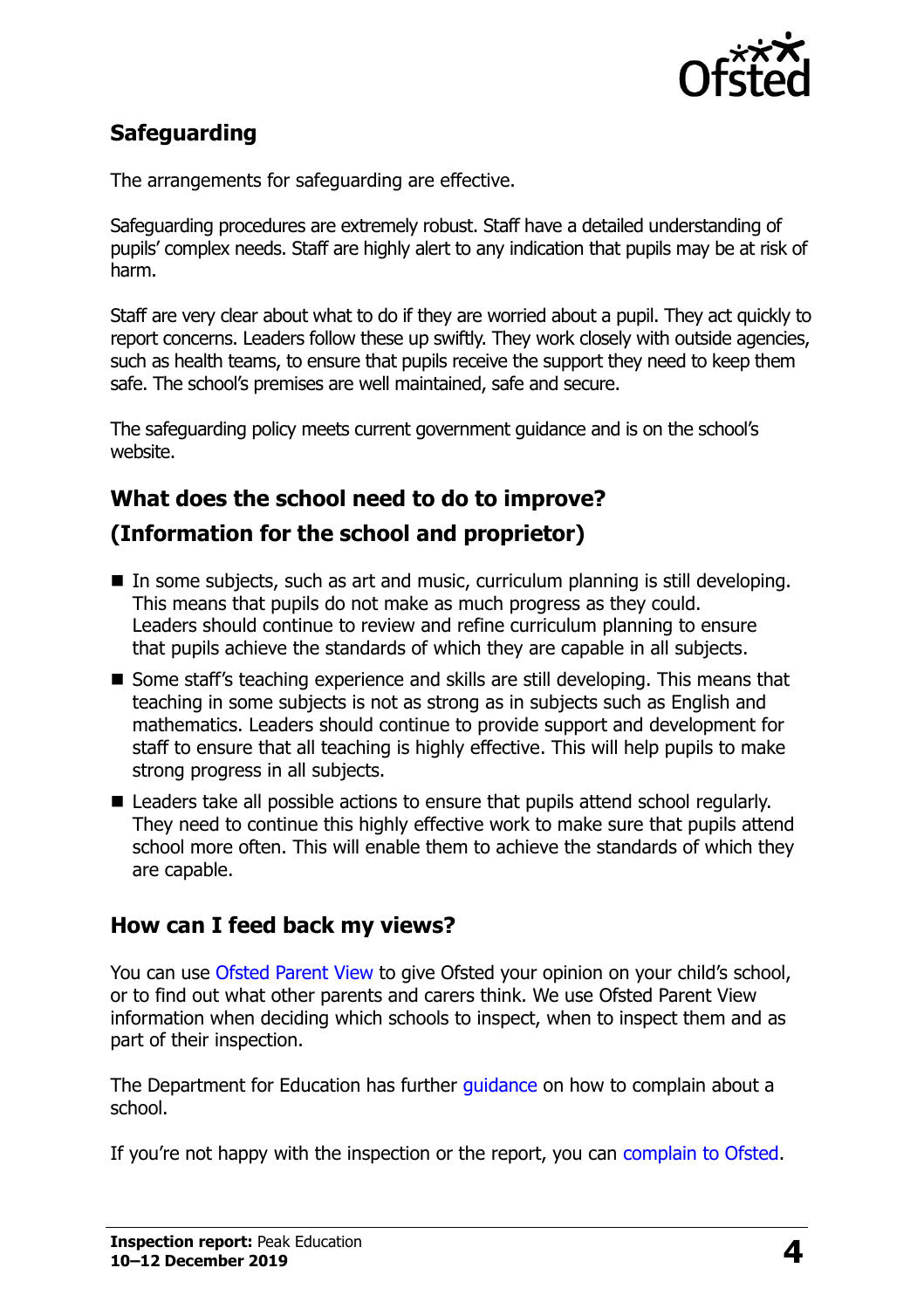

## **School details**

| Unique reference number                       | 137956                           |
|-----------------------------------------------|----------------------------------|
| <b>DfE registration number</b>                | 860/6039                         |
| <b>Local authority</b>                        | Staffordshire                    |
| <b>Inspection number</b>                      | 10112499                         |
| <b>Type of school</b>                         | Other Independent Special School |
| <b>School category</b>                        | Independent school               |
| <b>Age range of pupils</b>                    | 11 to 18                         |
| <b>Gender of pupils</b>                       | Mixed                            |
| Gender of pupils in the sixth form            | Mixed                            |
| Number of pupils on the school roll           | 6                                |
| Of which, number on roll in the<br>sixth form | 1                                |
| <b>Number of part-time pupils</b>             | 7                                |
| <b>Proprietor</b>                             | Mr Paul Ball                     |
| <b>Headteacher</b>                            | Sharon Cliff                     |
| <b>Annual fees (day pupils)</b>               | £56,050                          |
| <b>Telephone number</b>                       | 01902 790385                     |
| <b>Website</b>                                | www.peakeducation.co.uk          |
| <b>Email address</b>                          | Sharon.cliff@peakpursuits.co.uk  |
| Date of previous inspection                   | 16-18 January 2018               |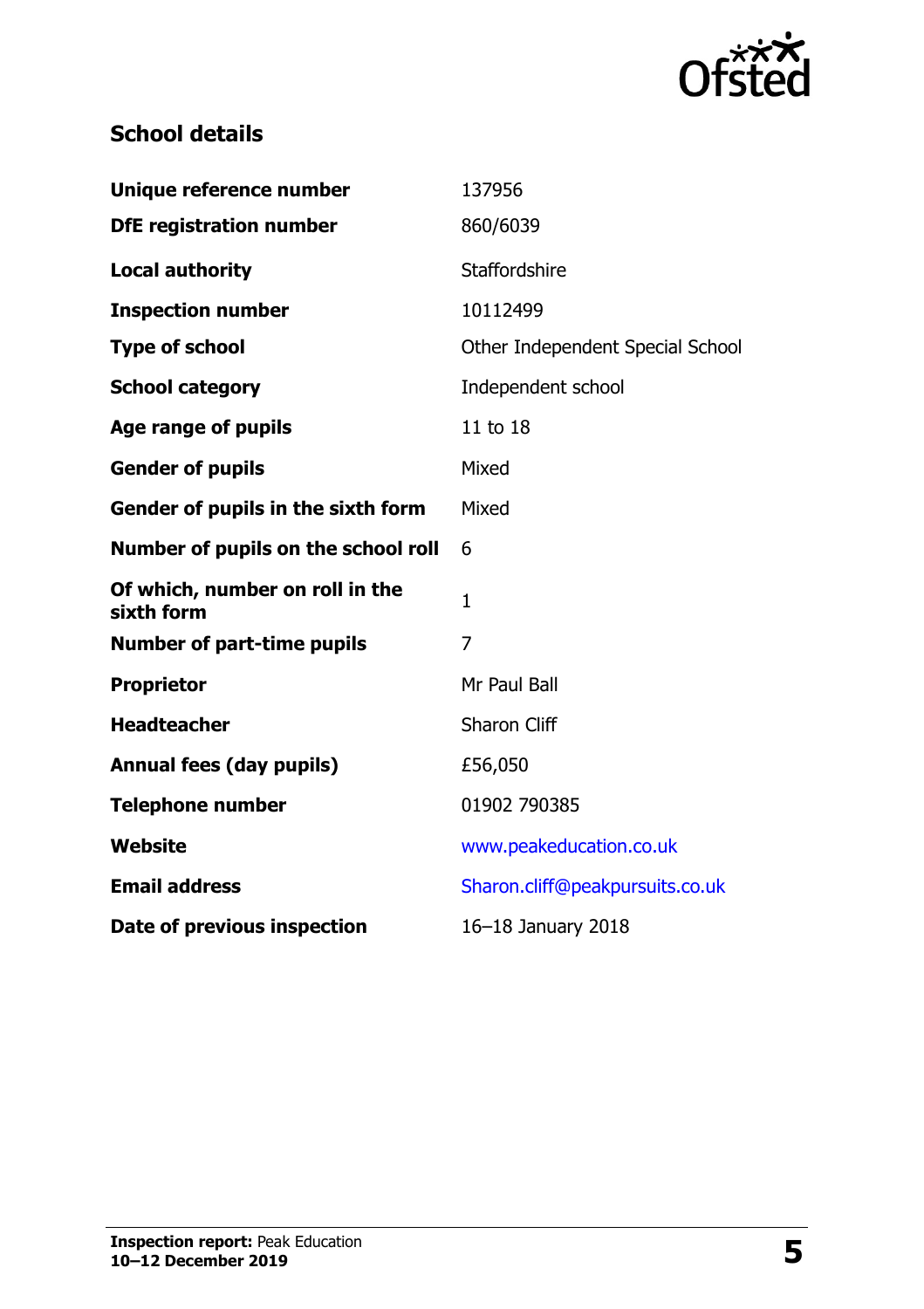

#### **Information about this school**

- The last full standard inspection was in January 2018. A progress monitoring inspection was completed in February 2019.
- The school does not use any alternative providers.
- All pupils on roll have an education, health and care plan. The school caters for pupils who have social, emotional and mental health difficulties.

#### **Information about this inspection**

We carried out this inspection under section 109(1) and (2) of the Education and Skills Act 2008. The purpose of the inspection is to advise the Secretary of State for Education about the school's suitability for continued registration as an independent school.

The school meets the independent school standards. These are the requirements set out in the schedule to the Education (Independent School Standards) Regulations 2014.

- We met with the executive headteacher and headteacher, the designated safeguarding lead and the English, mathematics, PSHE and information and communication technology (ICT) teachers.
- The lead inspector met with the proprietor.
- We focused on English, mathematics, ICT and PSHE as part of this inspection. We discussed the curriculum design with the headteacher and lead teachers, reviewed pupils' work in these subjects, spoke to teachers about pupils' learning and visited several lessons.
- We reviewed a range of documentation provided by the school. We looked at school policies, curriculum documents, health and safety documentation and documents relating to pupils' behaviour and attendance.
- We toured the school premises to check their suitability.
- We reviewed a range of safeguarding information, including the checks that leaders make on staff prior to employment. We checked the school's safeguarding policy and spoke to staff about the school's safeguarding procedures. We checked staff's safeguarding training. We also checked the school's procedures for keeping pupils safe when in school, including when using computers.
- There were no parent free-text comments and no responses to Parent View.
- The lead inspector considered the 13 responses to Ofsted's staff questionnaire. There were no responses to Ofsted's pupil questionnaire.
- We spoke informally to pupils throughout the inspection.
- We met with staff to discuss their views about the school.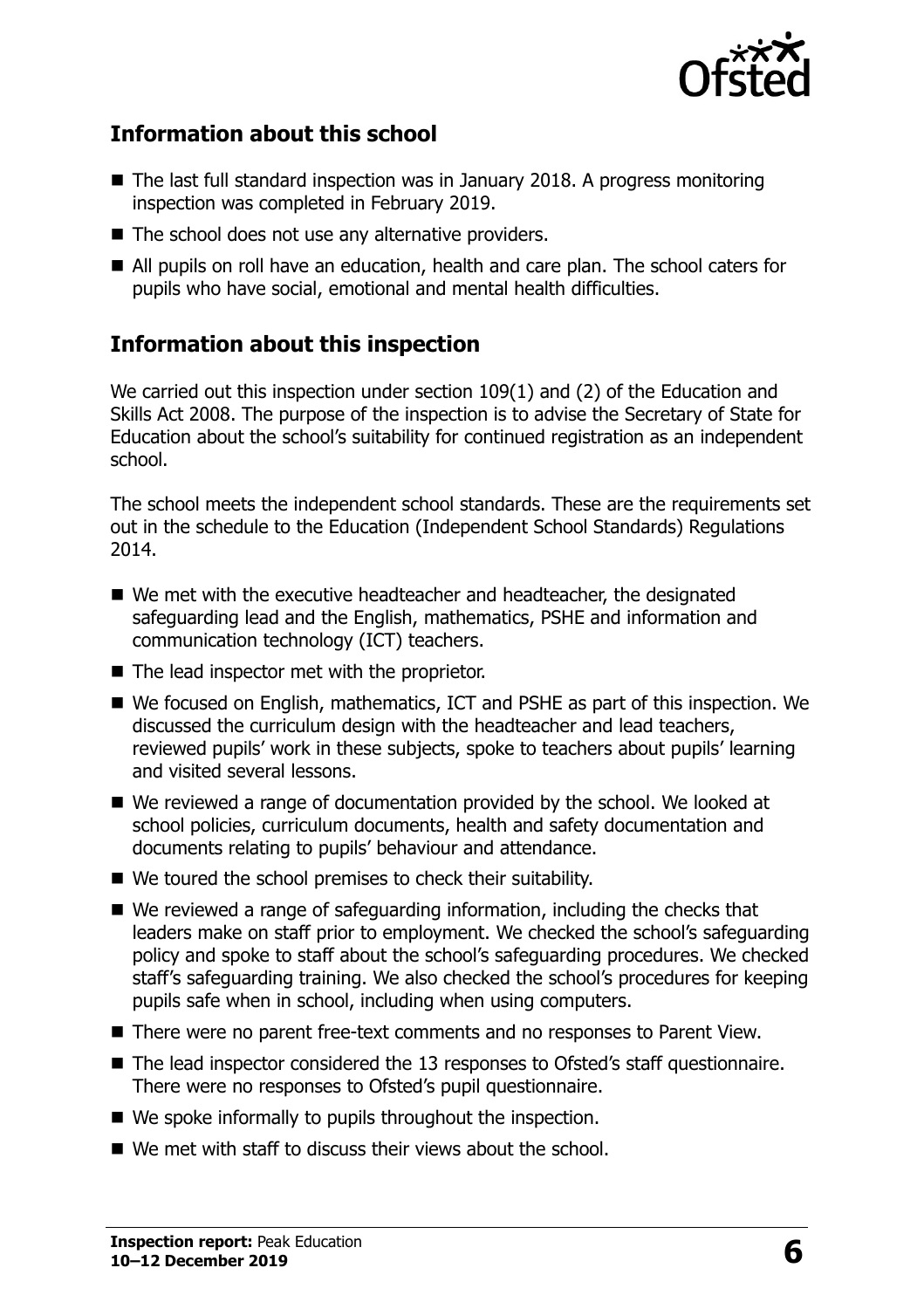

#### **Inspection team**

Ann Pritchard, lead inspector **Her Majesty's Inspector** 

Wayne Simner **Her Majesty's Inspector**